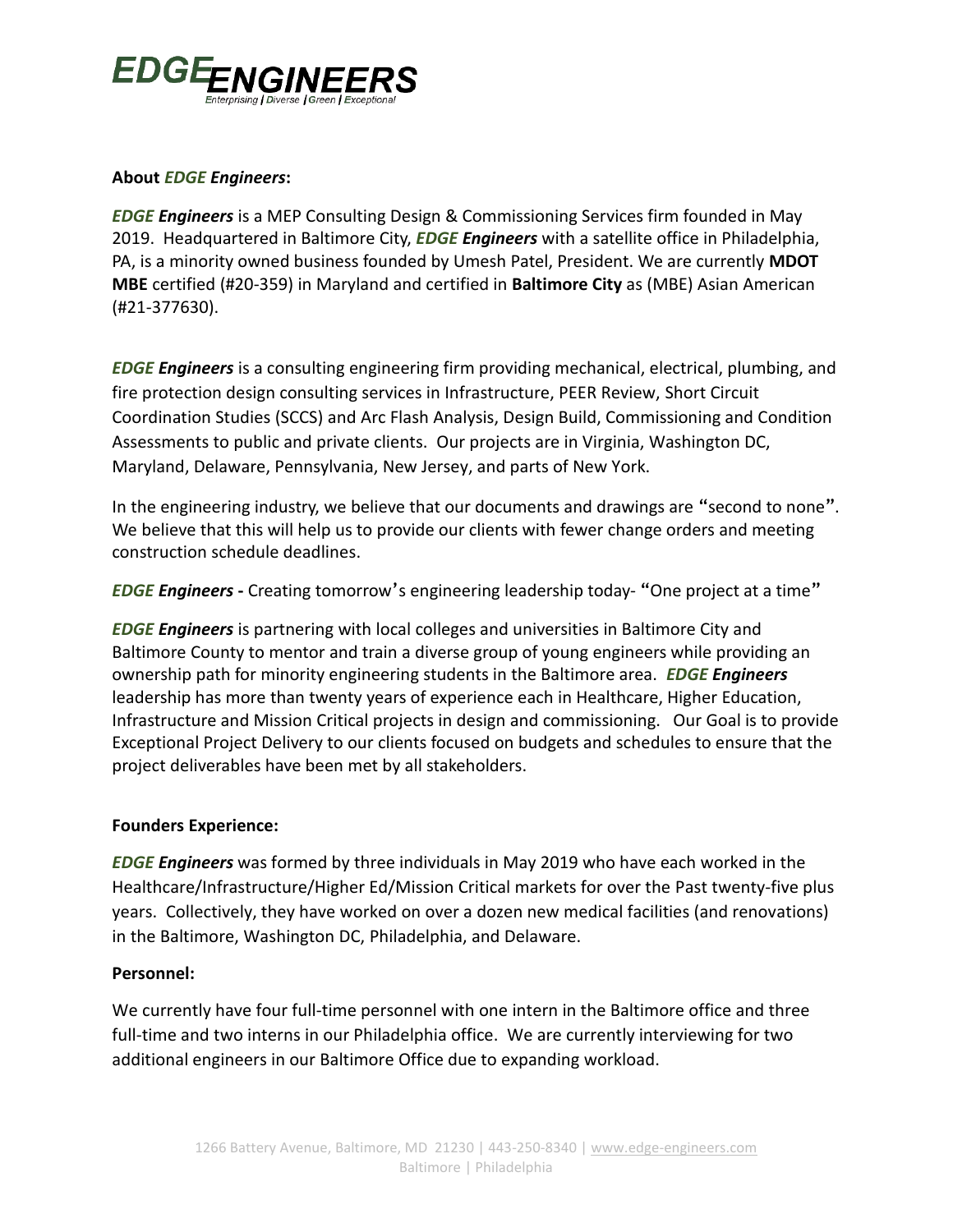

#### **Services:**

For both new construction and renovation projects, *EDGE Engineers*, offers comprehensive services for many types of facilities including:

- **Design**
	- o Heating, Ventilation & Air Conditioning
	- o Building Electrical & Emergency Systems
	- o Interior/Exterior Lighting
	- o Fire Protection & Fire Alarm
	- o Plumbing & Piping Design
	- o LEED & Sustainable Design
	- o Construction Phase Services
	- o Infrastructure design
	- o Engineering Masterplans
- **Commissioning** 
	- o Fundamental Commissioning: Commissioning Plan, Constructability Review of Design, Submittal Reviews, Pre-functional Checklists for Installation & Verification (PFCIV), Functional Performance Testing (FPT), resolution tracking, TAB Review, O&M Review, O&M Training Verification.
	- o Enhanced Commissioning: Owner's Project Requirements (OPR), Commissioning Specifications, Systems Manuals, Current Facilities Requirements
- **Facility Conditions and Assessments & Surveys**:
	- o ASHRAE Audit Level I & II System Assessments
	- o BGE/MEA Approved vendor for Incentives & Rebates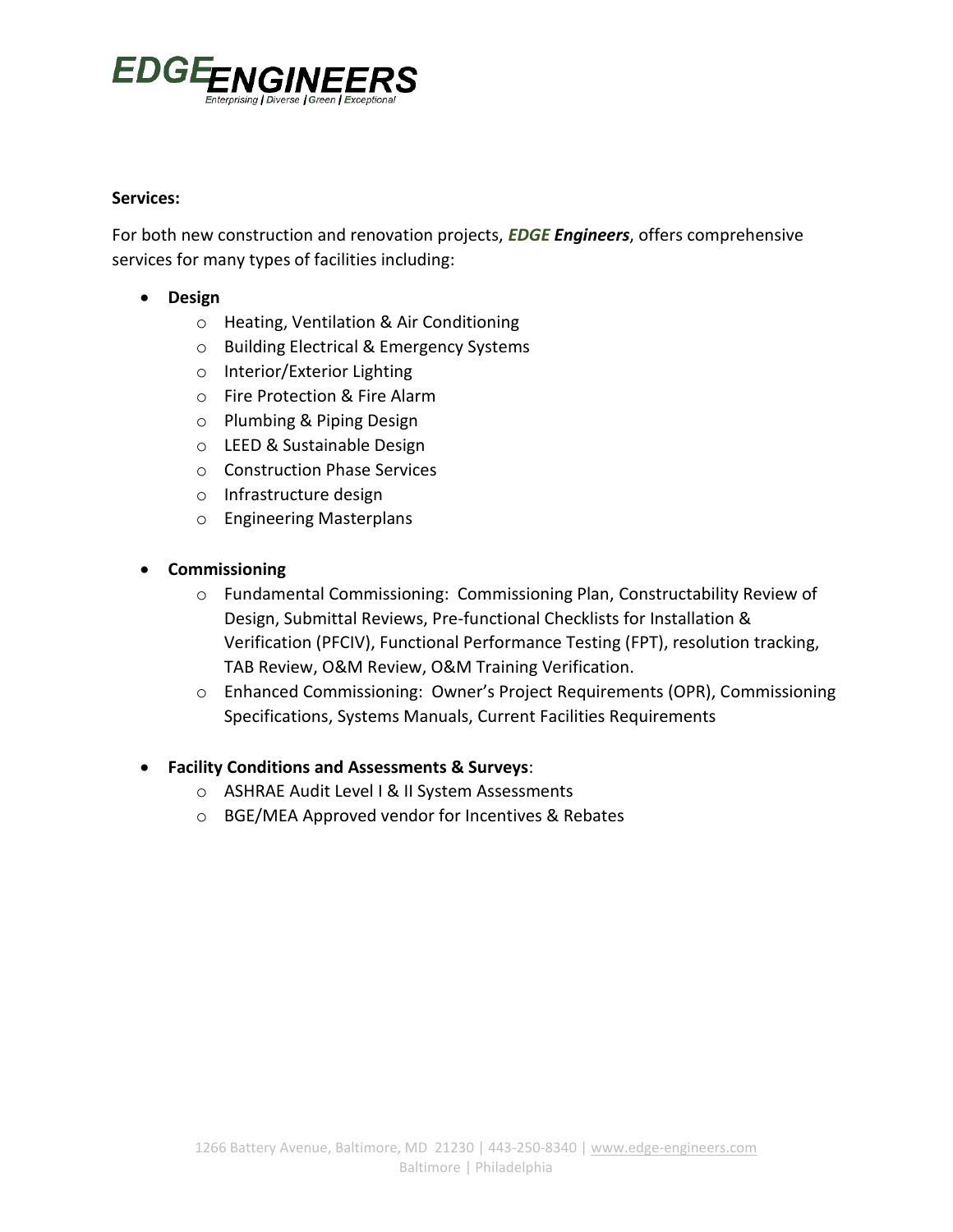

The following projects have been designed by *EDGE Engineers***.**

| <b>Hospital and Medical Centers</b>                     |                                                                                                                                                |  |
|---------------------------------------------------------|------------------------------------------------------------------------------------------------------------------------------------------------|--|
| <b>Client</b>                                           | <b>Project description</b>                                                                                                                     |  |
| <b>CentraState Medical Center</b>                       | Acute Dialysis relocation: Approximately 2,300 sf of new inpatient<br>dialysis unit.                                                           |  |
| <b>CentraState Medical Center</b>                       | Endoscopy procedure relocation: Approximately 4,000 sf of<br>Endoscopy space. Project includes three procedure rooms.                          |  |
| <b>CentraState Medical Center</b>                       | Inpatient Pediatric relocation: Approximately 5,600 sf of new<br>inpatient Pediatric patient rooms.                                            |  |
| <b>CentraState Medical Center</b>                       | Short Stay (PACU) relocation. Approximately 6,400 sf of inpatient and<br>outpatient PACU.                                                      |  |
| <b>CentraState Medical Center</b>                       | Conversion of approximately 10,000 sf of medical surgical unit to<br>Ortho specialized patient unit.                                           |  |
| <b>Jersey Shore University</b><br><b>Medical Center</b> | Conversion of approximately 10,000 sf of medical-surgical unit to a<br>CCU unit.                                                               |  |
| <b>Bryn Mawr Rehabilitation</b><br><b>Hospital</b>      | Clean and soiled utility conversion.                                                                                                           |  |
|                                                         | <b>Study and Masterplans</b>                                                                                                                   |  |
| <b>Client</b>                                           | <b>Project description</b>                                                                                                                     |  |
| <b>CentraState Medical Center</b>                       | Mental Health at the Manor: Study to convert approximately 45,000<br>sf of nursing home to inpatient mental health.                            |  |
| <b>CentraState Medical Center</b>                       | Radiology 2021 Study: Study detailing infrastructure upgrades needed<br>to support approximately 5,000 sf of renovation in the radiology suite |  |

at the medical center.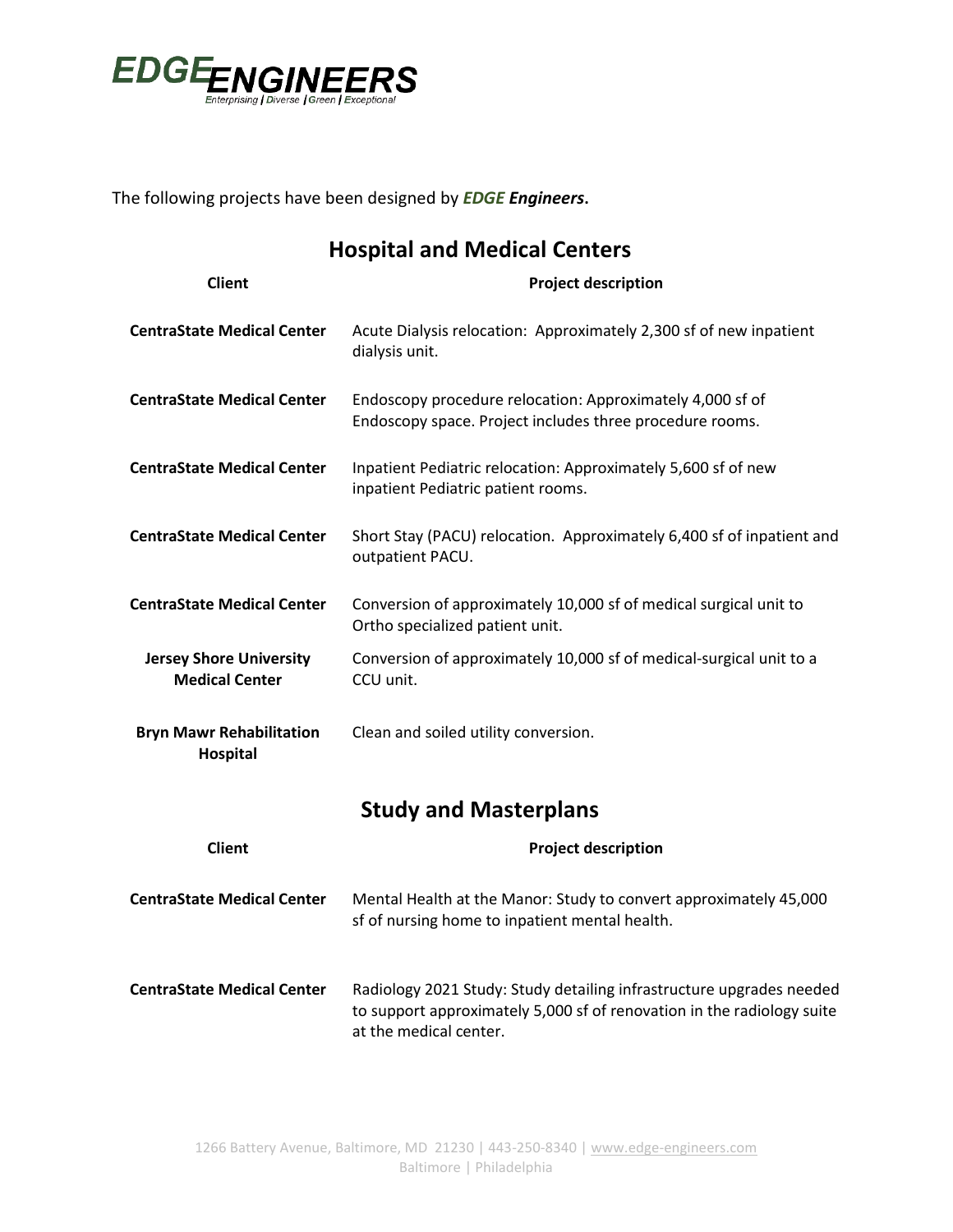

| <b>CentraState Medical Center</b> | Electrical Infrastructure Masterplan: Evaluation of entire medical |
|-----------------------------------|--------------------------------------------------------------------|
|                                   | center and ambulatory care center for aged infrastructure          |
|                                   | replacement and risk mitigation.                                   |

# **Outpatient and Ambulatory Care**

| <b>Client</b>                                         | <b>Project description</b>                                                                                                                                  |
|-------------------------------------------------------|-------------------------------------------------------------------------------------------------------------------------------------------------------------|
| <b>CentraState Medical Center</b>                     | Perinatology relocation: Approximately 2,500 sf of new Perinatology<br>program space.                                                                       |
| <b>CentraState Medical Center</b>                     | Family health relocation: Approximately 7,500 sf of new family health<br>exam and testing rooms. New space serves three physicians.                         |
| <b>CentraState Medical Center</b>                     | Third floor A Wing renovation: Approximately 1,000 sf renovation to<br>existing practice.                                                                   |
| <b>CentraState Medical Center</b>                     | Respiratory therapy lounge and conference center. Approximately<br>1,000 sf of new program for respiratory therapy.                                         |
| <b>CentraState Medical Center</b>                     | Radiology renovations: Approximately 3,000 sf of new conference,<br>office and waiting rooms for radiology.                                                 |
| <b>Deveraux Brook and Brier</b><br><b>Renovations</b> | Renovation of approximately 10,000 sf of common area. These<br>buildings treat troubled teenage patients.                                                   |
|                                                       | <b>Engineering Infrastructure</b>                                                                                                                           |
| <b>Client</b>                                         | <b>Project description</b>                                                                                                                                  |
| <b>Applewood Assisted Living</b>                      | Provide alternate power for nursing home, assisted living and<br>independent living facility. The facility has lost utility power for<br>weeks in the past. |
| <b>CentraState Medical Center</b>                     | Covid-19 Emergency Generator upgrade: Provide alternate power to<br>the entire medical center allowing chiller plants and other systems to                  |

be powered from generator power during outages.